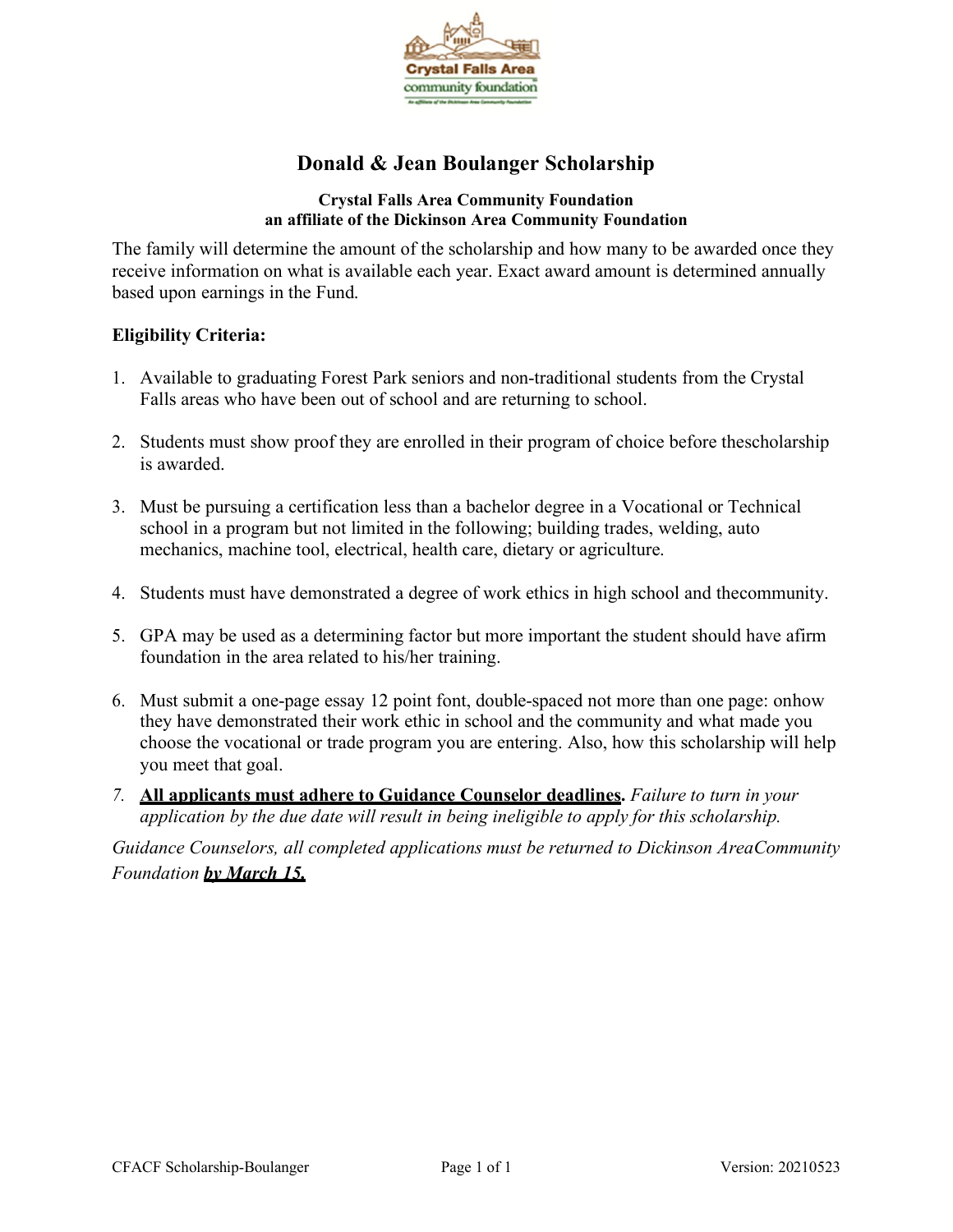

# *Donald & Jean Boulanger Scholarship*

**Crystal Falls Area Community Foundation Fund an affiliate of the Dickinson Area Community Foundation**

| <b>Date</b>                                                                                                                                  |  |                              |  |
|----------------------------------------------------------------------------------------------------------------------------------------------|--|------------------------------|--|
| <b>First and Last Name</b>                                                                                                                   |  |                              |  |
| <b>Street Address</b>                                                                                                                        |  |                              |  |
| <b>City ST ZIP Code</b>                                                                                                                      |  |                              |  |
| Home & Cell Phone                                                                                                                            |  |                              |  |
| <b>GPA</b>                                                                                                                                   |  |                              |  |
| <b>E-Mail Address:</b>                                                                                                                       |  |                              |  |
| In what extra-curricular activities did you participate in? (Include both in-school activities and<br>volunteer activities in the community) |  |                              |  |
|                                                                                                                                              |  |                              |  |
| Did you work during the school year?                                                                                                         |  | If yes, how many hours/week? |  |
| Name of Vocational / Technical / Trade college you plan to attend:                                                                           |  |                              |  |
| Have you applied for admission?                                                                                                              |  |                              |  |
| Have you been accepted?                                                                                                                      |  |                              |  |
| Intended field of study:                                                                                                                     |  |                              |  |
| Have you applied for other scholarships?                                                                                                     |  |                              |  |
| Have you been granted a scholarship? If so, name of scholarship & amount:                                                                    |  |                              |  |
|                                                                                                                                              |  |                              |  |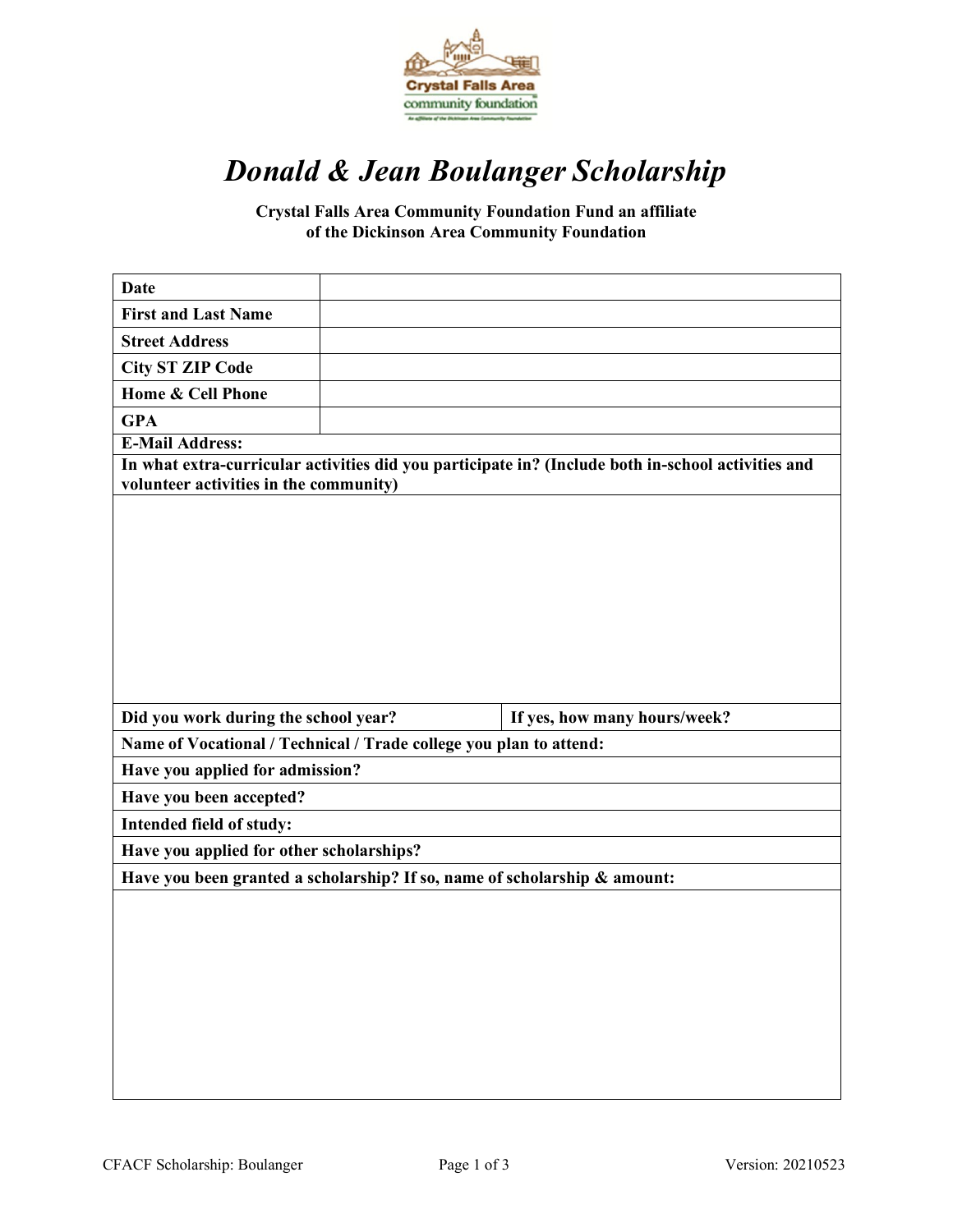

#### **Please include the following with the application:**

- 1. One page essay, using 12-point font, double-spaced, demonstrating work ethic in school and in the community and what made you choose the vocational or trade program you are entering. Please also explain how this scholarship will help you meet that goal.
- 2. Copy of high school transcripts.
- 3. Letter of acceptance from the vocational or technical school prior to award.

#### **Application Deadline**

All applicants must adhere to the Guidance Counselor deadlines. Guidance counselors must forward applications to Dickinson Area Community Foundation by **March 15**.

#### **Agreement and Signature**

By submitting this application, I affirm that the facts set forth in it are true and complete. I understand any false statements, omissions, or other misrepresentations made by me on this application may result in rejection of this application.

Name (printed)

Signature

Date

#### **Parent Application Form**

Name of parent or guardian completing

this form:

Home address:

Phone:

Email Address:

**Do you have any dependents other than your own family or other extenuating circumstances that should be considered? If yes, please explain:**